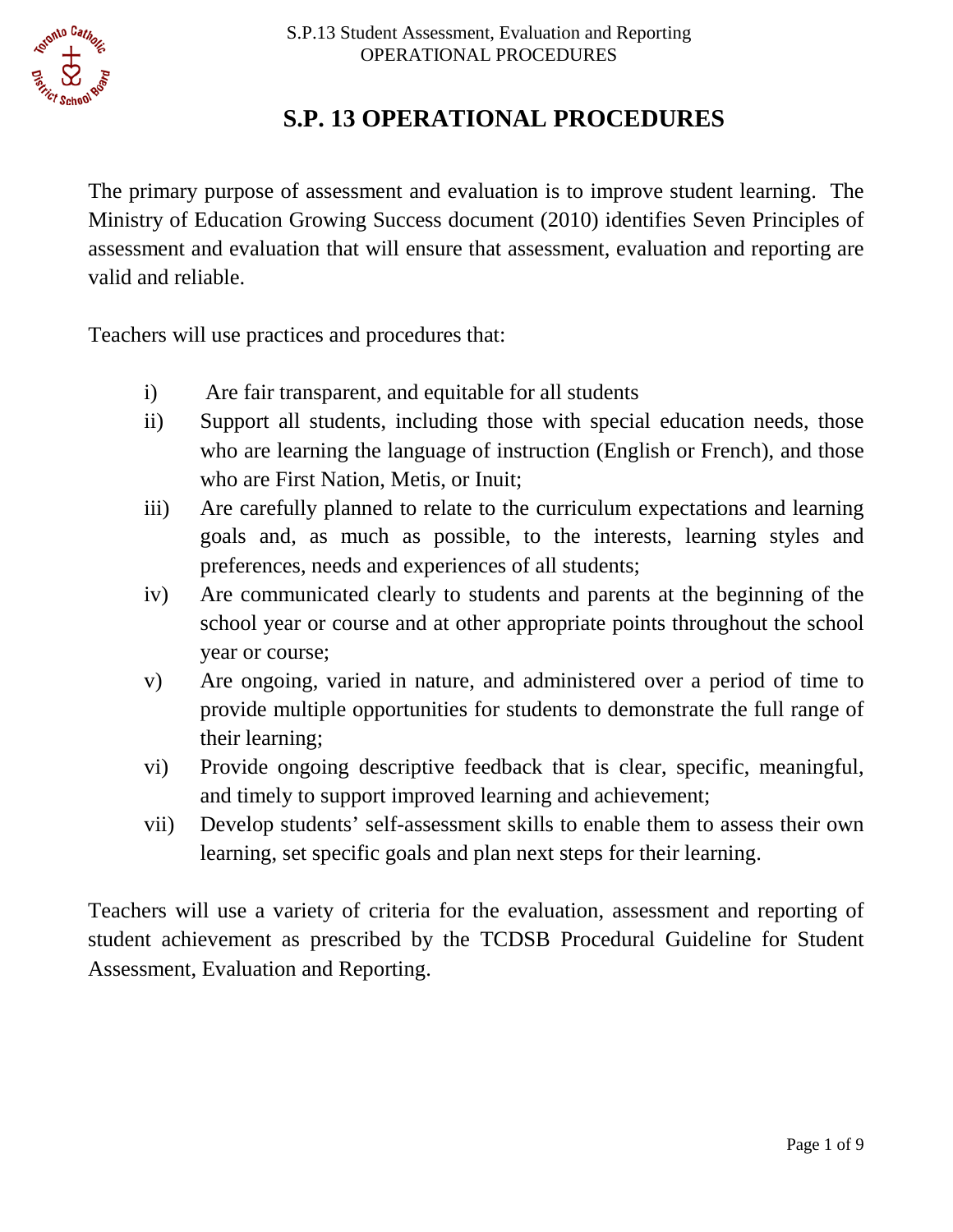

The following criteria, consistent with the principles of Assessment, Evaluation and Reporting will be applied to ensure appropriate assessment practices:

#### **a) Criteria for Student Assessment, Evaluation and Reporting Practices**

- i. Assessment and evaluation practices must honour and respect the worth and dignity of each student and challenge students to realize their potential.
- ii. Since assessment and evaluation must be an integral part of the teaching and learning process, assessment and evaluation activities must be ongoing and timely.
- information that can be used for diagnostic, formative, and summative iii. Assessment and evaluation activities and methods must aim to gather purposes.
- iv. Assessment and evaluation must draw upon a variety of methods so that students, regardless of their special needs and learning styles, are given an opportunity to demonstrate their progress and achievement.
- v. Assessment and evaluation activities and methods must collect information on a range of knowledge, skills, attitudes, and values; they must assess both the process and product(s) of learning.
- vi. The assessment and evaluation methods used must be appropriate for the information required and the instructional approaches used.
- vii. Assessment and evaluation practices must be free of bias and must take into account factors and/or circumstances that affect student performance.
- viii. Assessment practices must encourage and include opportunities for student self-assessment. Opportunities for peer assessment should also be included.
	- ix. Assessment and evaluation must be appropriately criterion-referenced, or self-referenced, in keeping with the purpose of the assessment or evaluation.
	- x. Assessment and evaluation practices may include both individuals and groups.
	- xi. Information about assessment and evaluation activities must be communicated regularly to students and parents. The information should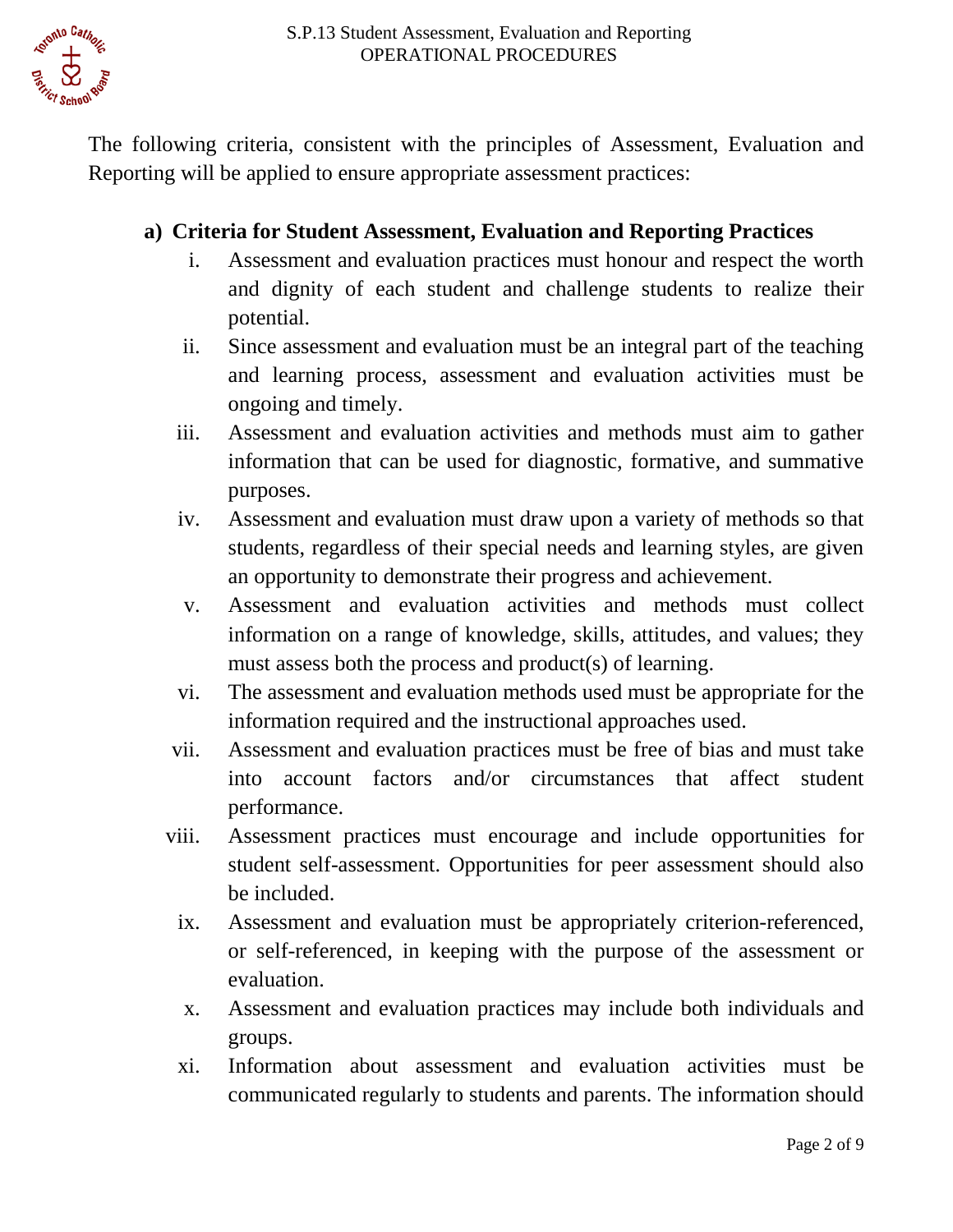

include the purpose of the assessment and evaluation; the criteria used, which should be communicated to students in advance of the assessment and evaluation; and the results obtained.

- xii. Reporting procedures must meet the needs of students, parents, and other stakeholders.
- card as part of the evaluation of the student's development of learning skills and work habits. If a student is absent at the time of an evaluation, assignment. (See section e) of the Operational Procedures) xiii. Late and missed assignments for evaluation will be noted on the report it will be considered as incomplete and will be treated as a missed or late

### **b) Criteria for Program Assessment**

- i. Assessment practices must support the delivery of a distinctively Catholic curriculum.
- ii. Assessment practices must allow for ongoing program review at the school and system levels.
- iii. Assessment activities must aim primarily to effect improvements in programs and student learning progress, and must include action plans for undertaking such improvements.
- iv. The purposes and outcomes of assessment initiatives must be clearly defined and understood by all those involved in the assessment.
- activity must be appropriate for the purposes of the assessment and v. The procedures, methods, and approaches used in the assessment responsive to community needs.
- vi. Assessment activities must be supported by those involved, or having a stake, in program assessment.
- vii. Assessment practices must include the use of an appropriate variety of assessment methods.
- viii. Assessment practices must include provision for students with special needs, including accommodation and modification.

#### **c) Guidelines for Course Weightings**

 *Achievement Chart). The Achievement Chart provides a common framework The Ontario Curriculum for Grades 1 to 12 comprises Content Standards (the curriculum expectations) and Performance Standards (outlined in the*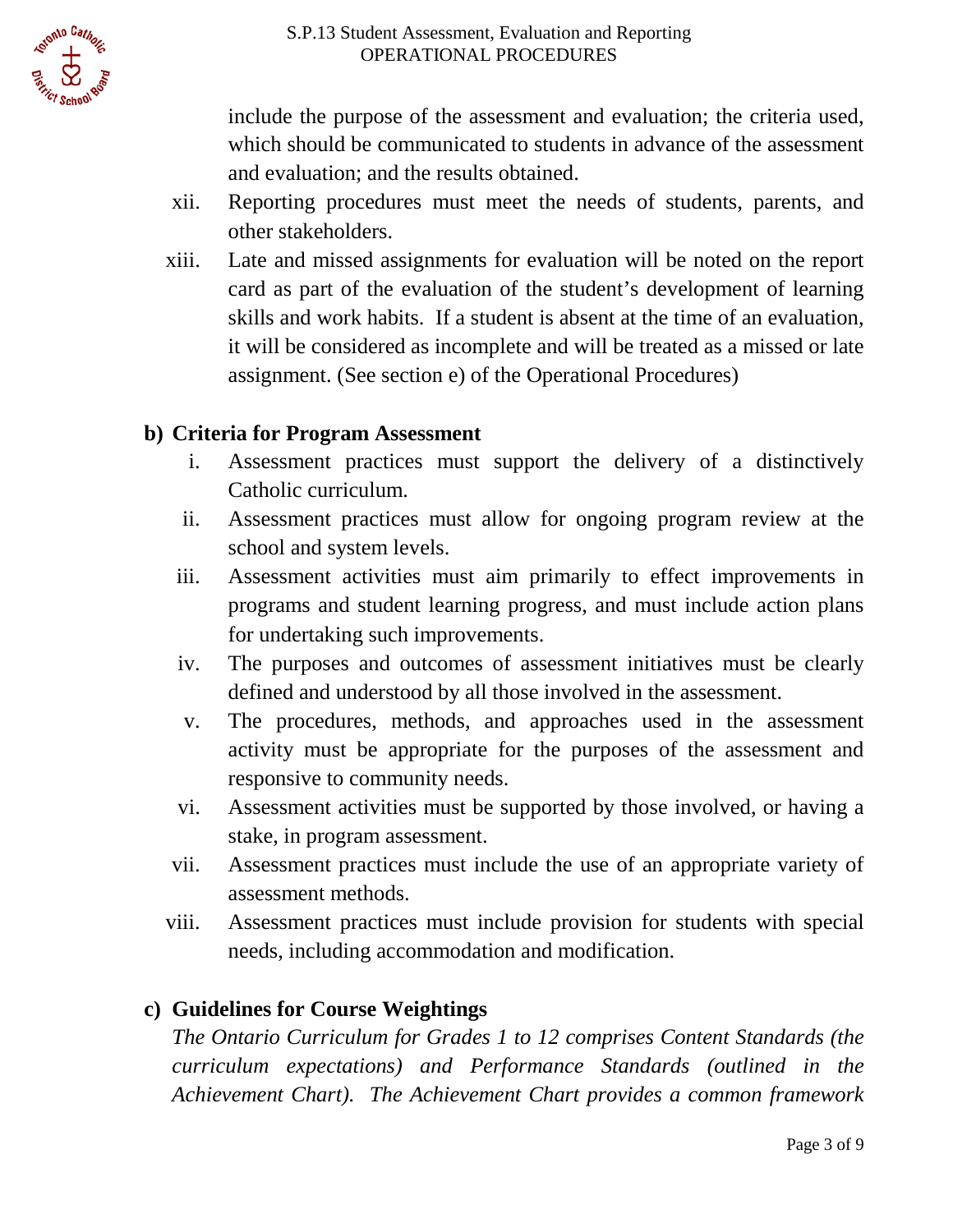

to guide the development of high-quality assessment tasks and help in the *planning of instruction, as well providing a basis for consistent feedback and performance standards. The categories of knowledge and skills are as follows:* 

- *a) Knowledge and Understanding: subject specific content acquired in each grade;*
- *b) Thinking: The use of critical and creative thinking skills or processes;*
- *c) Communication: the conveying of meaning through various forms;*
- *d) Application: The use of knowledge and skills to make connections with and between various contexts.*

identified by specific qualifiers to help describe what constitutes student *The achievement chart also identifies four levels of achievement, which are performance at each of the four levels of achievement.* 

The relative emphasis/weightings of the categories in the Achievement Chart will apply to all credit granting courses and be guided in accordance with the following listed in priority order:

- i. For all courses in all subject areas across the TCDSB the relative emphasis/weightings of any of the four categories must not exceed 40 out of the possible 70 marks (57.14%) nor fall below 10 out of the possible 70 marks (14.28%) for the student reported course evaluation;
- ii. Subject to section (i) above, Senior staff and/or principals, in refine the upper and lower limits or establish specific relative emphasis/weightings of any of the four categories for any course and collaboration with the respective subject department heads, may further such limits will apply to all;
- iii. Subject to (i) and (ii), at the school or department level further refining of the upper and lower limits may take place to establish more specific relative emphasis/weightings of any of the four categories; in such cases, the limits must apply to all sections of the particular course.
- iv. The relative emphasis/weightings of the categories in the Achievement Chart for all courses at a school once finalized will be published and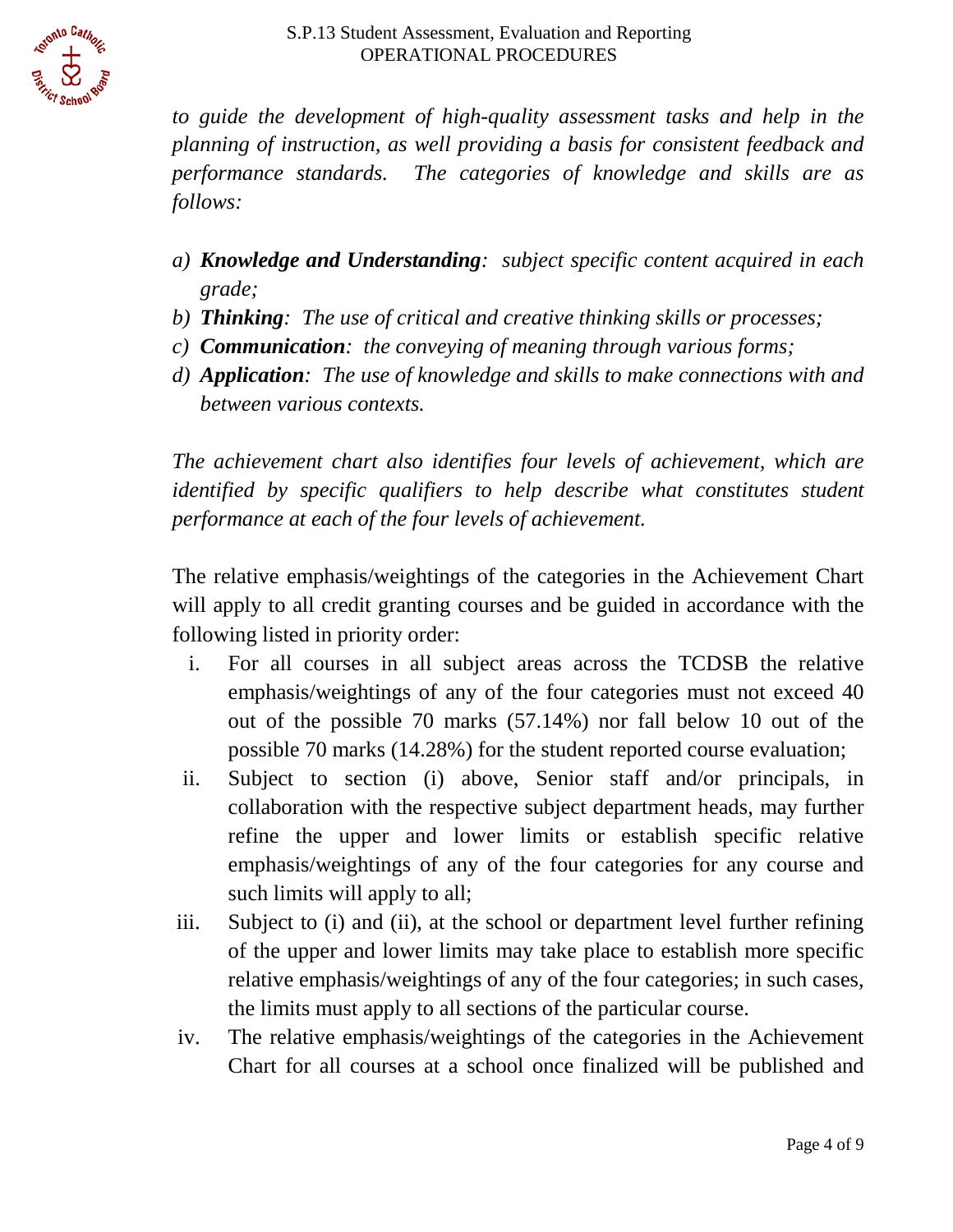

accessible to students and parents in September and stay in effect for the full school year until the annual review.

# **d) Cheating and Plagiarism**

In considering the most appropriate response to address cheating and plagiarism, the following must be taken into consideration:

- i. the particular student and circumstances (e.g., mitigating factors like student age and/or maturity etc. ); and,
- ii. the nature and severity of the cheating and plagiarism.

 In the event that a student chooses to cheat or submit a plagiarized assignment for evaluation, the teacher, using professional judgement, will determine which, if any, of the following consequences may be an appropriate response to the specific incident of cheating and/or plagiarism:

# *Grades 1 to 8*

- reprimand;
- assignment of reflection activity/think paper;
- • provision for alternative assignments or tests where, in the teacher's professional judgement, it is reasonable and appropriate to do so;
- parent notification;
- conference with the parent and student; or,
- referral to a school administrator.

# *Grades 9 to 12*

 circumstances, should be increasingly more aware of the serious nature of cheating and/or plagiarism. While in some instances of cheating/plagiarism for greater consequences for older and more mature students. If, in the professional judgement of the teacher, and in consultation with the appropriate Department Head and/or school administrator, there is evidence It is recognized that students in Grades 9-12, depending on any mitigating a reprimand, assignment of reflection activity or provision of alternative assignments might be an appropriate response, there will likely be a need of cheating and/or plagiarism of a more serious nature teachers may:

• deduct marks, up to and including the full value of the assignment;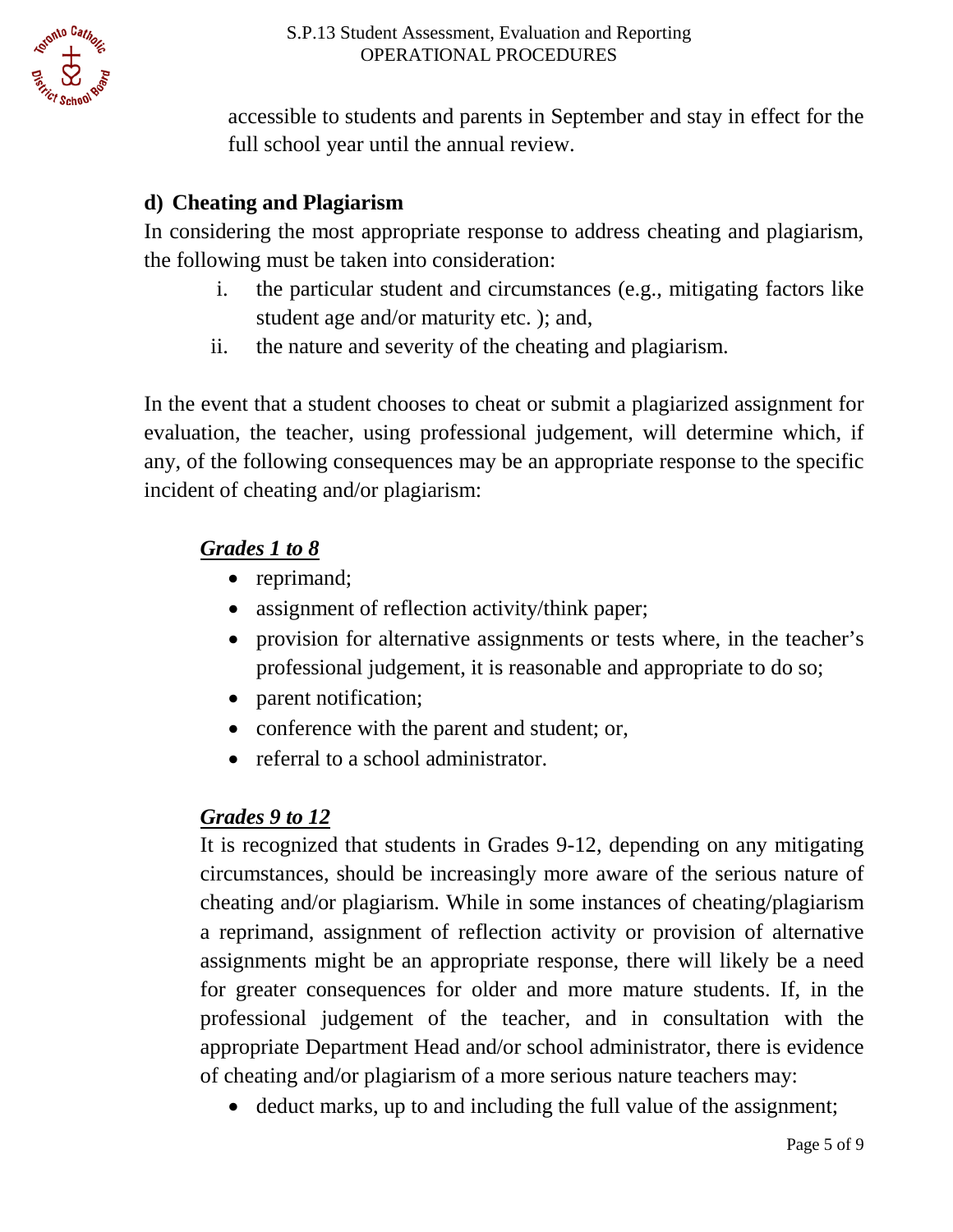- request a meeting with the student and parent, if appropriate;
- request documentation to be kept by school administration.

 Repeated or particularly grievous incidents of cheating and plagiarism, as determined by school administration, may result in the suspension of the student.

 Recognizing the unique nature of all our school communities schools will develop to students and parents the procedure and process that they will follow in dealing and publish, either in a student agenda, course information sheet or principal letter with cheating and plagiarism in the evaluation process. This locally developed procedure and process will be in effect in all classes of the school.

### **e) Late and Missed Assignments**

Late and missed assignments for evaluation will be noted on the report card as part of the evaluation of the student's development of the learning skills and work habits.

- attendance and punctuality are learning skills and will not be used to i. While absences and lates significantly impact on student achievement, determine the student's grade.
- ii. If a student is absent at the time of an evaluation, it will be considered as incomplete and will be treated as a missed or late evaluation.
- iii. In the case of late or missing evaluations, an "incomplete" will be reported and the expectation cannot be met. At that point, generally at the end of the until such time as the teacher determines that the final due date has passed course, the mark becomes a zero.
- iv. It is the responsibility of the student to explain to the teacher the reasons for late and missed demonstrations of achievement and undertake actions prescribed by the teacher to provide alternative demonstrations of achievement.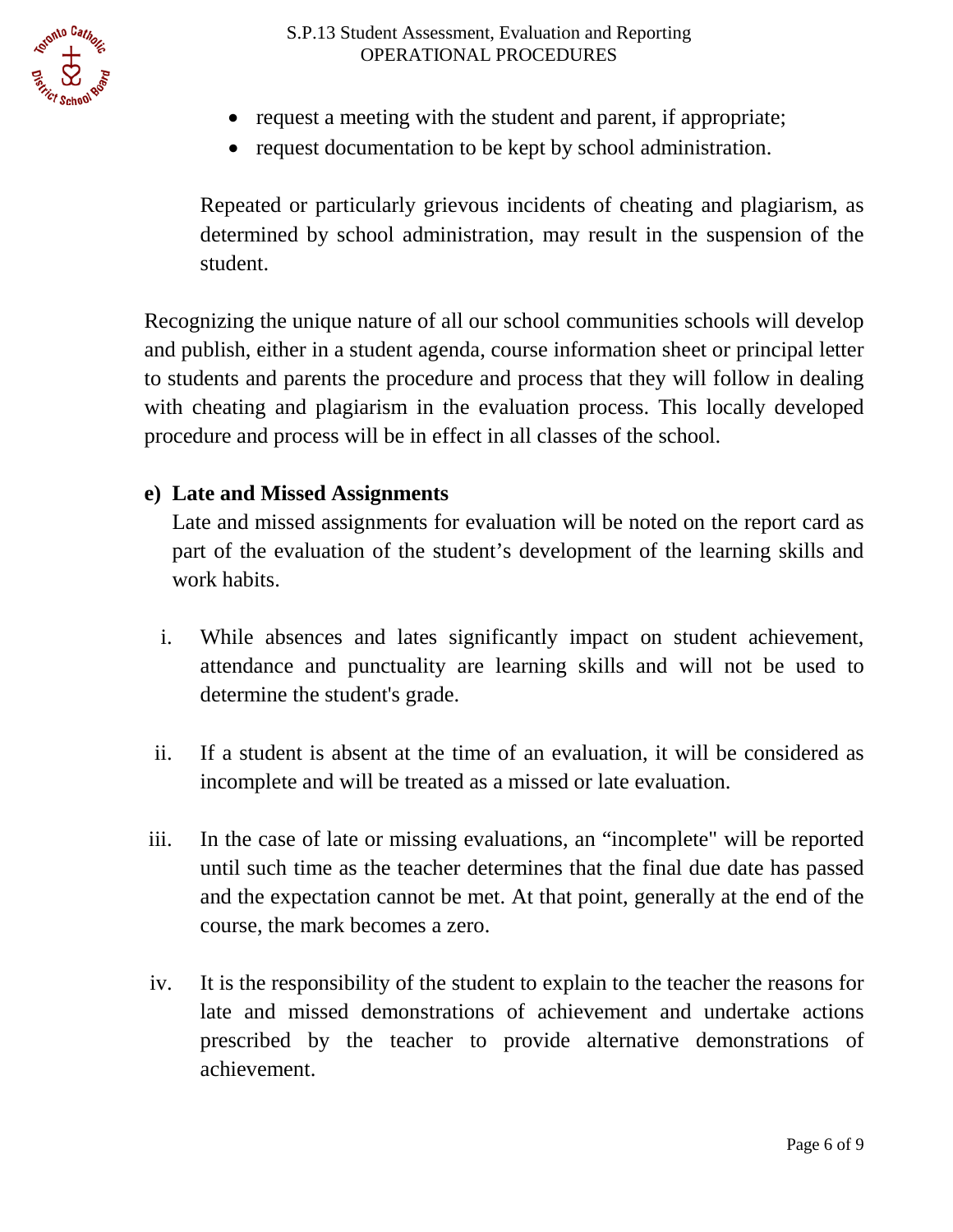

- v. It is the responsibility of the teacher to assist students with poor Learning Skills such as poor time management and organizational skills in the prevention of late and missed assignments, including communication with students and parents on appropriate strategies.
- evaluations. The teacher will judge the extent to which the student has demonstrated achievement of the course expectations in each of the four vi. For mid-course evaluation, calculations will be based on the student's term categories and will assign a percentage to represent the student's most consistent overall achievement.
- through other evaluations deemed appropriate by the teacher; the student's particular emphasis on those which are more recent; the student's motive or vii. If a student has missed one or more evaluations and an "incomplete" has been recorded to indicate that evaluation is incomplete, the teacher will review the student's progress and consider: whether the student demonstrated achievement of the expectations on the missed evaluations most consistent level of achievement on the completed evaluations with reason for the missed evaluations.
- valid evaluation of student achievement. The teacher will determine the viii. If, in the teacher's professional judgment, the student has demonstrated achievement of the missed expectations through other assessments; the teacher will determine that sufficient evidence has been provided to make a student's level of achievement based on this evidence.
	- ix. If, in the teacher's professional judgment, the student has not demonstrated achievement of the missed expectations through other evaluations and/or the student's motive or reason for the missed evaluations is unsatisfactory, the completed evaluations and will use professional judgment to adjust the level and corresponding percentage to reflect the lack of demonstrable evidence teacher will determine that insufficient evidence of achievement has been provided to make a valid evaluation of student performance. The teacher will consider the student's most consistent overall level of achievement on of achievement.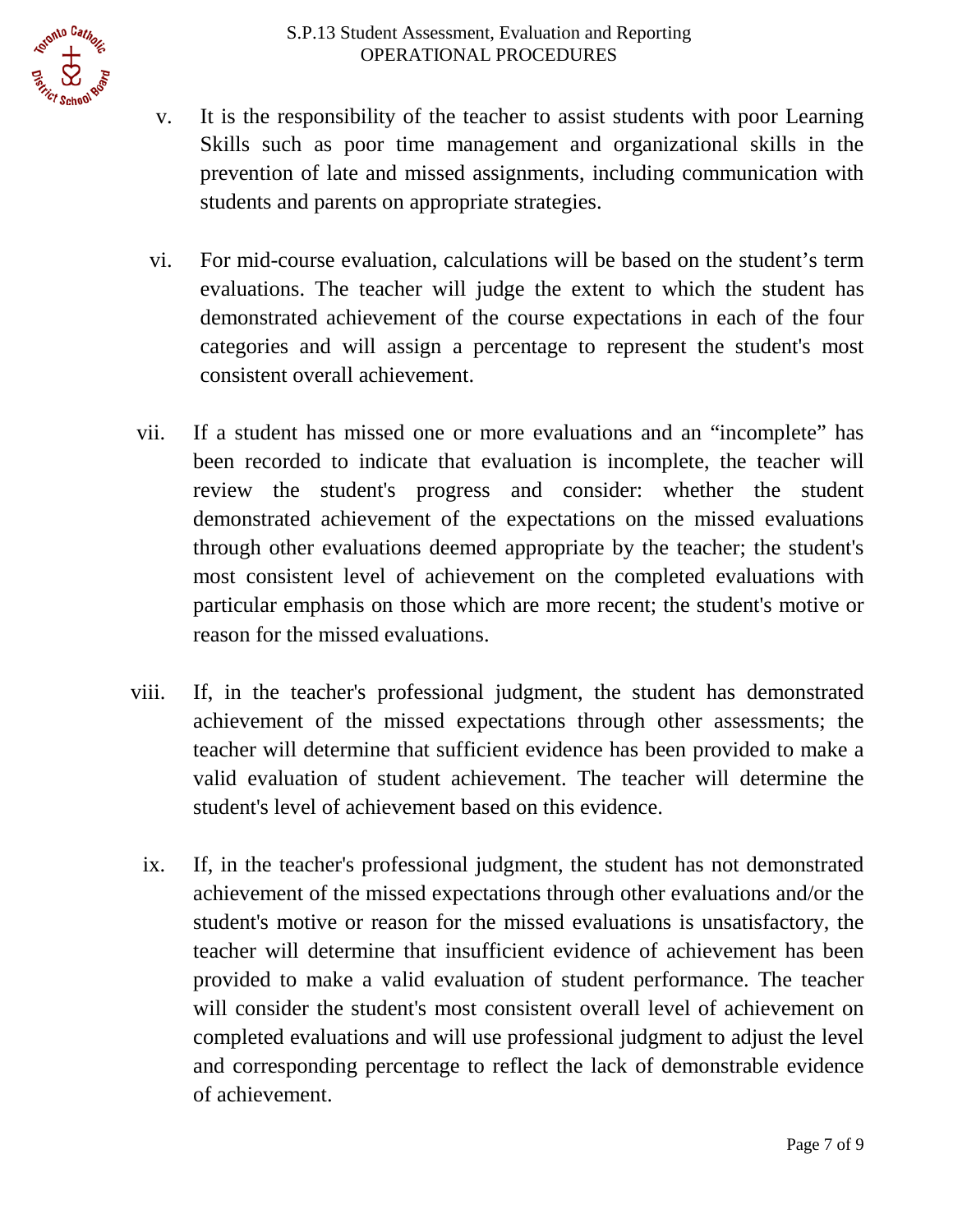

- Missing assignments and assessments should be recorded as "I" for "incomplete".
- • If these affect the student's percentage grade, use the comment "This mark reflects incomplete assignments" on the report card.
- x. At mid-term reporting, or at any other reporting period prior to the final grade, a teacher will be provided with two grades to present to the student and/or parents.
	- The true running average This will calculate the mark translating all of the incompletes into zeros.
	- The running average This will omit the incompletes. It will indicate the potential mark if the incompletes are completed at a level equivalent to the completed assignments.
- xi. For the final grade, barring extenuating circumstances and the teacher's professional judgment, all incompletes will be translated to zero. The mark appearing on the report card will reflect the true running average.

 Recognizing the unique nature of all our school communities schools will develop to students and parents the procedure and process that they will follow in dealing and publish, either in a student agenda, course information sheet or principal letter with late and missed assignments in the evaluation process. This locally developed procedure and process will be in effect in all classes of the school.

### **f) Determining Lower Limits of Marks**

 For Grades 7 and 8, teachers will use the codes "I" (Insufficient evidence) or "R" Through consultation with parents, strategies to address the student's specific (Remediation required) to indicate when student achievement has fallen below 50%. See *Growing Success, p.42* for detailed meaning and use of these codes. learning needs will be developed in order to support the student in achieving success in his or her learning.